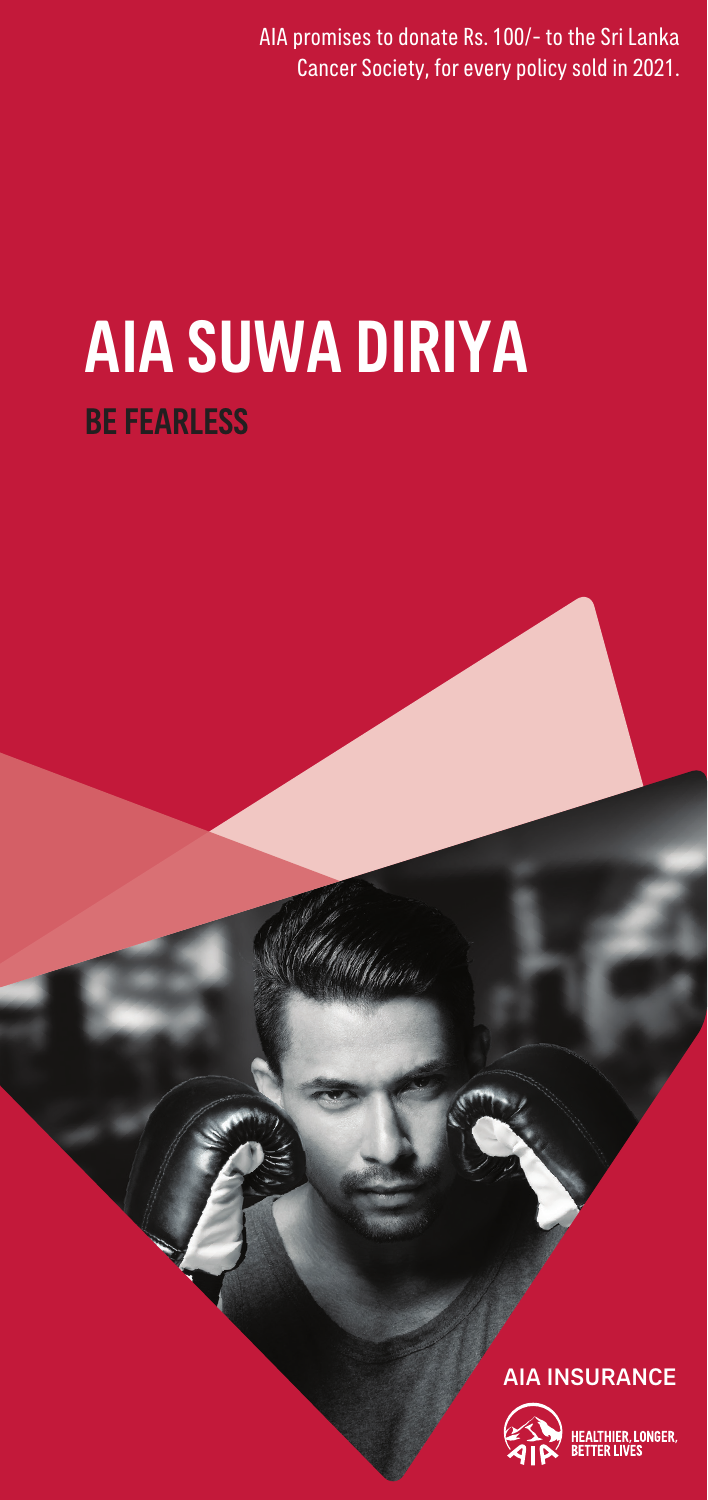Everyone aspires to live a long and healthy life. As we go on this journey, we do everything we can to ensure our families are happy. But a Critical Illness can strike anyone at any age, without warning. And if it does, it can cause a huge financial strain on you and your family.

AIA with its 'SUWA DIRIYA' plan helps you to mitigate this strain, with a comprehensive cover for Critical Illnesses. We are there to provide you with the financial strength you need, so you can focus on your recovery or being there for your loved ones when they need you the most.

# **What is AIA SUWA DIRIYA?**



**A Life Insurance plan which provides you with coverage for the most common Critical Illnesses\*. It includes:**

- ¡ Heart Disease
- ¡ Cancer
- Stroke
- ¡ Kidney Failure



# **Does it cover me for a minor stage of any of the above illnesses?**

- It covers you for,
- ¡ A specific set of Minor Heart related illnesses / surgeries.
- **Early Stage Cancer.**



## **What happens to my premiums after making a claim?**

We understand that recovering from a Critical Illness takes time and we have designed benefits to ensure that you are financially worry-free.

- ¡ Premiums for the next 3 years are waived-off in the event of a claim due to a Minor Stage Heart Disease or Early Stage Cancer.
- **Premiums for the rest of the Premium Paying Term** are waived-off in the event of a claim due to Major Heart Disease, Major Stage Cancer, Stroke or Kidney Failure, depending on the Health Package you select.



## **What happens to the policy, when I make a claim for a Critical Illness?**

You will receive specified benefit amounts based on the claim type that you're making. Further, because recovering from a Critical Illness has many unexpected expenses, we provide you with a **'Recovery Benefit'**, which provides an additional income during the recovery phase.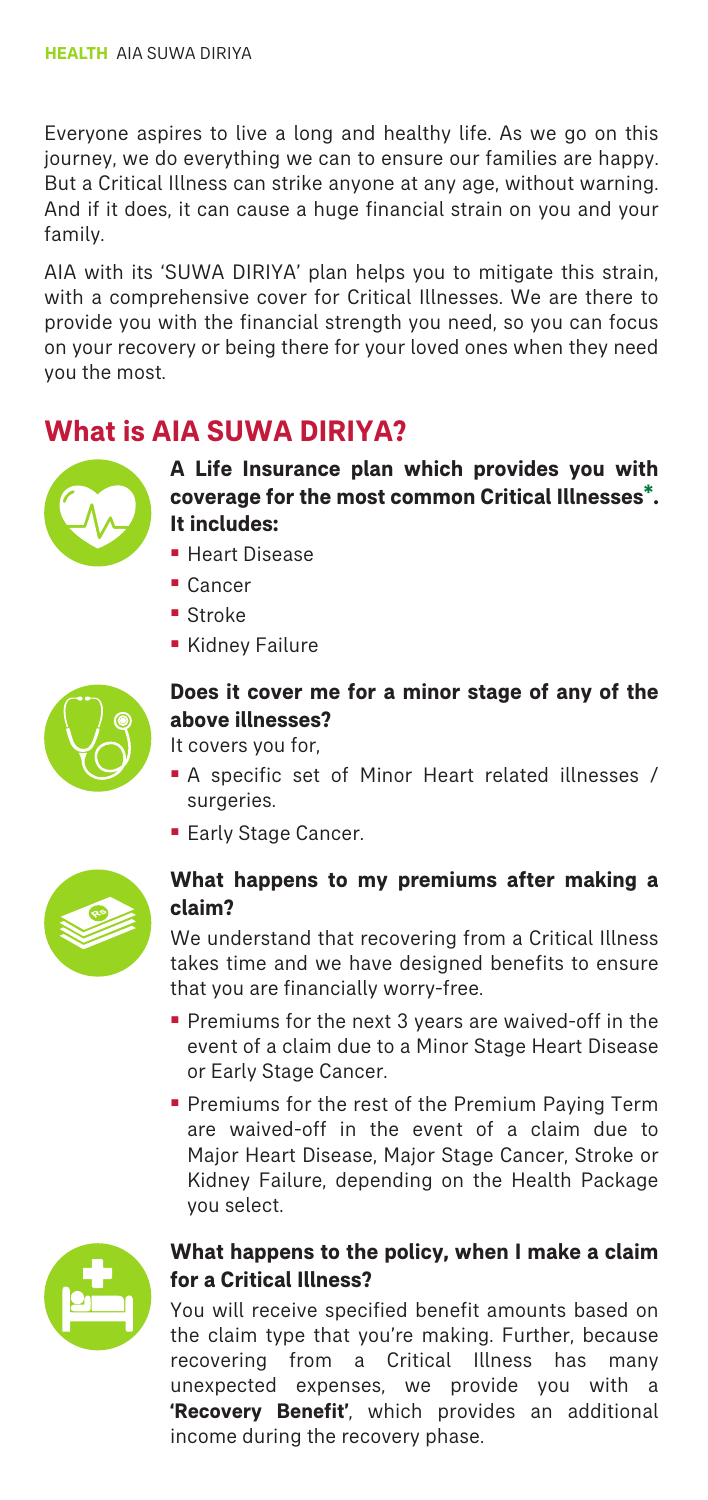¡ 1% of your insured value will be provided for 5 years (60 months), after a claim, due to Major Heart Disease, Major Stage Cancer, Stroke or Kidney Failure.



### **What happens if I don't make a claim?**

AIA SUWA DIRIYA has a 'No Claim Privilege' which increases your cover limit.

¡ Your Critical Illness and Life Benefit limits are increased by 10% per year, for every year that you do not make a claim. Your covers will increase until you reach 150% of your original cover limit or until you make a claim.

#### **What happens if I pass away?**

There is an in-built Life Cover on this plan.

¡ This Life Cover will help your loved ones in the unfortunate event of your death. You have the option of selecting a higher Life Cover that suits your protection requirement.



#### **Do I get anything at the end of the Policy Term?**

This is a Pure Protection plan where you pay only for the protection that you obtain. Therefore, there is no 'Maturity Benefit' in this product. However, with the 'Returning of Premium Paid' option**\***, you are able to take back the premiums you paid for your cover, at the end of the Policy Term, if you do not make any claim during the Policy Term.

# **How can I purchase this?**

There are 4 packages for you to select from, based on the Critical Illness coverage you need;

| Health Package 1 - Life Benefit + Cancer                         |
|------------------------------------------------------------------|
| <b>Health Package 2 - Life Benefit + Heart</b>                   |
| <b>Health Package</b> $3 -$ Life Benefit + Cancer + Heart        |
| <b>Health Package 4 - Life Benefit + Cancer + Heart + Stroke</b> |
| + Kidney Failure                                                 |

Select the value that you would like to be insured for Critical Illness, and the corresponding Life Benefit amount you may need. Let's look at an example of how much you would have to pay based on the Health Package you select. Your premium options are listed in the next page (without the 'Returning of Premium Paid' option). Assuming:

- ¡ You are a Male
- ¡ At the age of 35 (next birthday as of August 2019)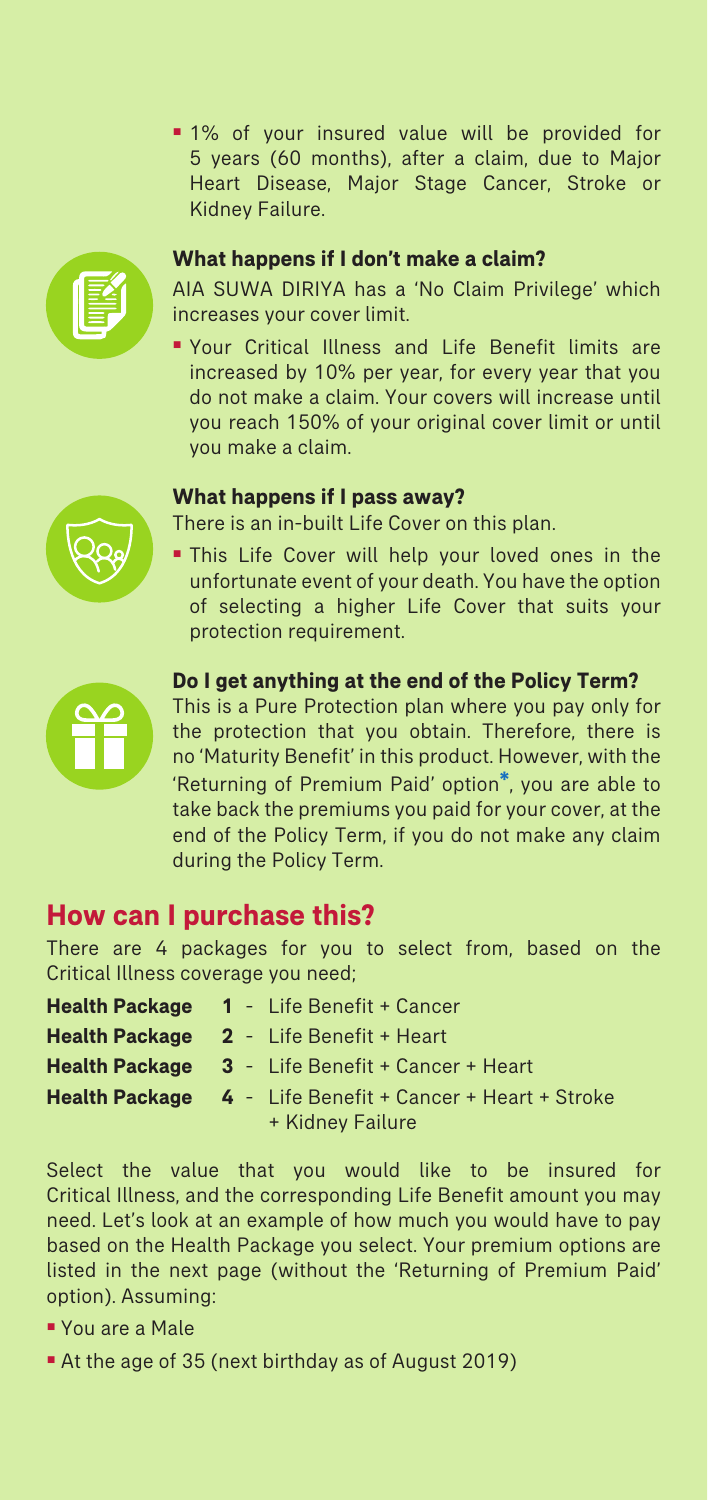| <b>Health Package</b>                                       | <b>Policy</b><br><b>Term</b> | Critical<br><b>Illness</b><br><b>Cover Value</b><br>(values in LKR) | <b>Life</b><br>Cover<br>Value<br>(values in LKR) | Annual<br><b>Premium</b><br>(values in LKR,<br>premium paid<br>annually) |
|-------------------------------------------------------------|------------------------------|---------------------------------------------------------------------|--------------------------------------------------|--------------------------------------------------------------------------|
| <b>Cancer Cover</b>                                         | 10 years                     | 2.000.000                                                           | 2.000.000                                        | 13.140                                                                   |
| <b>Heart Cover</b>                                          | 10 years                     | 2.000.000                                                           | 2.000.000                                        | 19.040                                                                   |
| Heart + Cancer Cover                                        | 10 years                     | 2,000,000                                                           | 2.000.000                                        | 26,120                                                                   |
| Heart + Cancer +<br>Stroke + Kidney<br><b>Failure Cover</b> | 10 years                     | 2,000,000                                                           | 2.000.000                                        | 30.980                                                                   |

# **What happens to my cover when I make a Critical Illness claim?**

Your Critical Illness cover will terminate upon making a claim under either Major Heart Condition or Major Stage Cancer or Stroke or Kidney Failure and your Life Benefit will continue till the end of the Policy Term.

# **How will I benefit, in the event of a Critical Illness?**

Below is an illustration of the benefit pay-out mechanism in a scenario where Health Package 2 (Heart Cover) has been purchased.

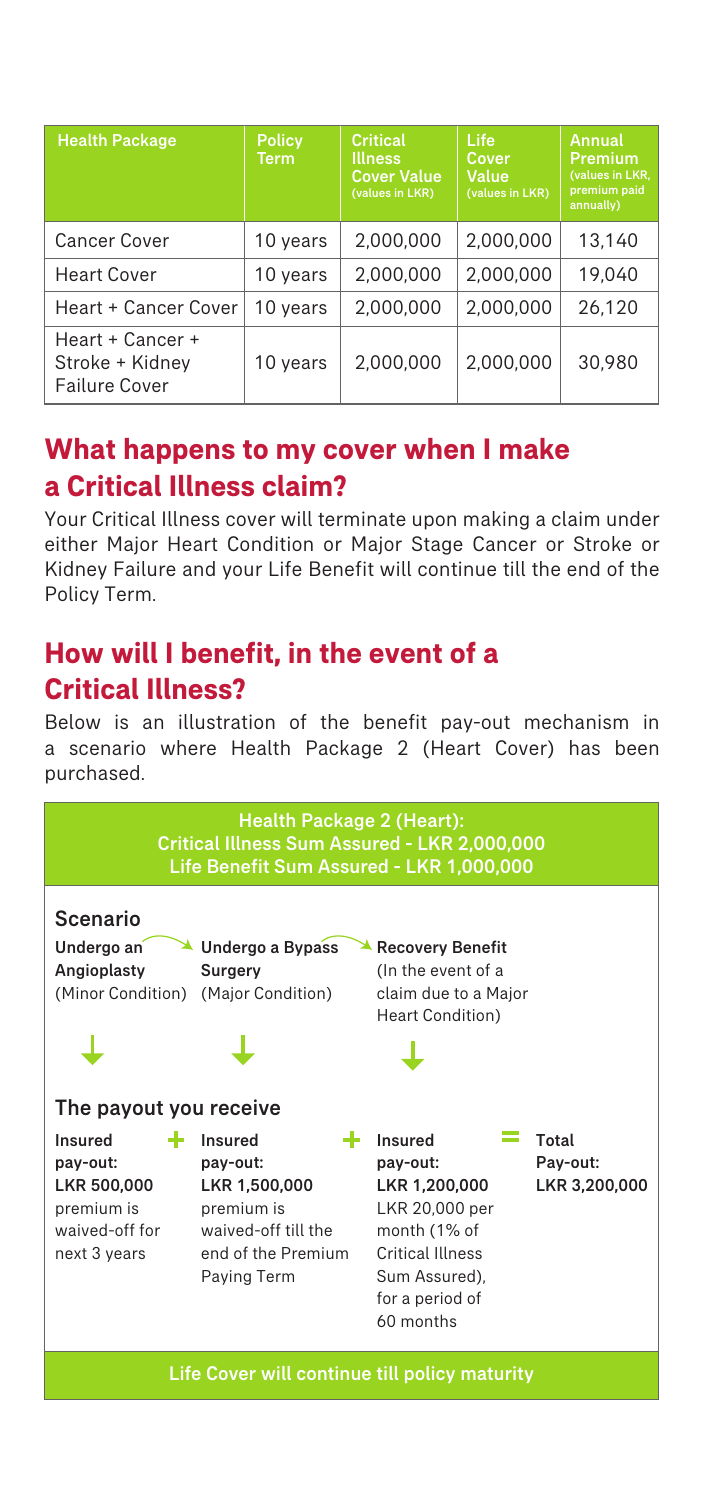# **IMPORTANT PRODUCT INFORMATION**

**Age Limits**

19 to 60 years (Next Birthday)

## **Policy Term**

- ¡ Minimum Policy Term 10 years
- ¡ Maximum Policy Term Package 1 30 years Package 2, 3 & 4 - 20 years

## **Critical Illness Cover Limits**

- Minimum Cover LKR 500,000
- ¡ Maximum Cover LKR 4,000,000

# **Life Cover Limits**

- ¡ Minimum Cover 25% of Critical Illness Cover
- ¡ Maximum Cover 200% of Critical Illness Cover

## **Payment Mode**

**• Annually & Half-yearly** 

The main purpose of the AIA SUWA DIRIYA plan is to provide protection against selected Critical Illnesses along with Life Protection. Therefore, the AIA SUWA DIRIYA plan does not offer any 'Maturity Benefit' at the end of the Policy Term. However, with the "Returning of Premium Paid" option, the total premiums will be returned at the end of the Policy Term, only if no claims are made throughout the Policy Term.

**\***Please refer the Policy Document for the definitions and full details of the Critical Illnesses which are covered under this Life Insurance plan.

**\***Please note that if you do not pay premiums till the end of the Premium Paying Term, your policy may lapse. Surrendering the policy before Policy Expiry may result in you receiving less than what you have paid. Surrender Values vary from 0% to 90% depending on the Policy Term. Surrender Values are applicable only if you have obtained this product with the 'Returning of Premium Paid' option and if you do not make a claim. Please refer the Policy Document for full product details.

#### **Terms and Conditions**

If the Life Assured is not the Policy Owner, the benefits provided by this Policy will be applicable to the Policy Owner, whilst the covers are applicable to the Life Assured.

There is a waiting period of 180 days from the inception to get the benefits of the Critical Illness cover. The Life Benefit is active from the inception.

This is only a product overview. For full product details, terms and conditions please refer the Policy Document.

This product can be obtained only from a licensed AIA Wealth Planner, Financial Planning Executive or an authorized Broker.